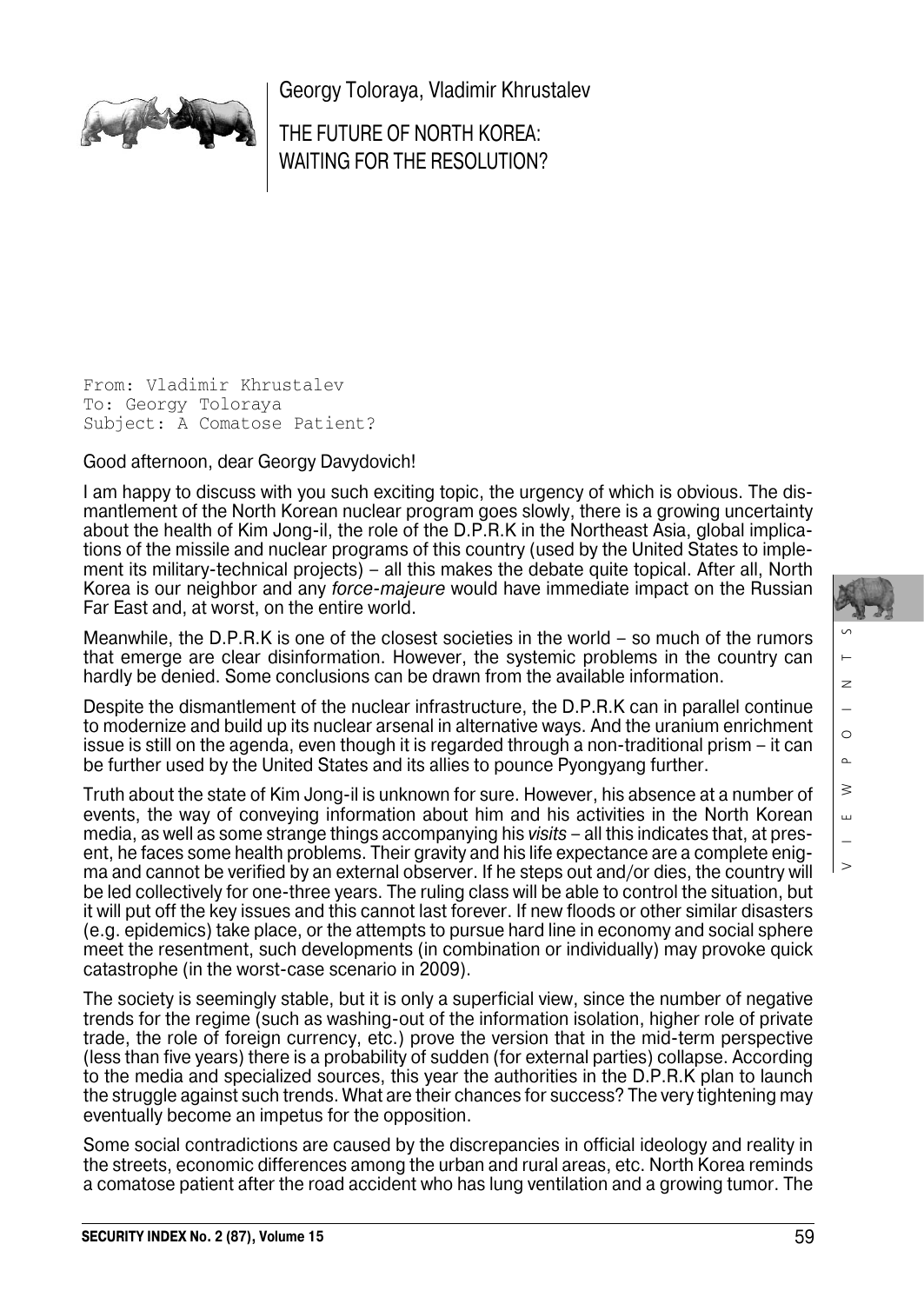artificial respiration cannot be cut off for the sake of surgery – the patient would die. At the same time, it is dangerous not to cure cancer – the patient would die, but later. Even if surgery is undertaken, it is not clear whether the patient would survive it. The political system of North Korea functions in a more or less sustainable manner so far, but what may happen in the foreseeable future (next five years)? What are the lessons for Russia? What should it be ready for?

> *Yours, Vladimir Khrustalev*

From: Georgy Toloraya To: Vladimir Khrustalev Subject: Re: A Comatose Patient?

## Dear Vladimir!

Thank you for your letter. Over two decades the issue of the D.P.R.K's future is a point of heated debate at various conferences, in research papers and media, etc. Since the late 1980s the dominating point of view (at least, in the West) has been the near collapse of the regime. Such forecast, however, does not come true and the number of proponents of apocalyptic scenarios has already decreased. Nonetheless, the majority of politicians and analysts assume that the North Korean political system is historically doomed to failure and there is a desire to push the regime towards the collapse and ensure its *soft landing* (controllable collapse). It will be followed by the unification of Korea, i.e. the takeover of the North by the South.

You also base your conclusions on such assumption, speaking about inevitable and at the same time sudden demise of the ruling regime in the next five years. The arguments in favor of such theory are clear – chaotic anti-Socialist sentiments, money as a social value, penetration of the South Korean and Western culture and so on. The authorities also feel the threat – their response is tough, including restrictions on the market trade and repressions. Poor health of the leader is another critical factor – Kim Jong-il is a state-forming personality similar to Louis XIV with his "I am the state."

This is all true. But do you really think that North Korea is in coma? Such opinion is shared by those who have only recently got access to the insider information and does not take into account that famine and hardships, economic inefficiency and repressions are typical of the D.P.R.K since the moment of its establishment. Evidently the 1990s were difficult times, but now an average North Korean citizen lives not much worse than 20–30 years ago (albeit there is less equality nowadays). All this is an outcome of resuscitation of economy: markets, semi homemade production, quasiprivate service sector have changed the life standards. Traditional party and political elite is now complemented with the bourgeoisie (it is noteworthy that as a norm *new Koreans* are not well linked with the criminal community). The country develops, there is a potential for growth, although ideological bondage and security concerns of the regime hamper positive economic activities.

The future of North Korea will be determined by inherent factors that ensure submissiveness of the population for decades, despite the oppression and severe life standards. I believe that Kim Il-sung applied the traditional Confucian model of the state backed with the strong spirit of nationalism in North Korea. Juche speaks about the importance of self-reliance, independ ence, ability to live without envying anyone else. It may seem strange for us, but for the Koreans who for centuries suffered from Great Powers this was a set of understandable and shared ideals. Such feudal theocracy is a modern version of traditional oriental despotism – it is quite sustainable, it can evolve. So market economy relations will not shaken the pillars of the state, even if the Communist ideology dissolves in the national idea of sovereignty. The moment is close. But change of the ideological wind does not necessarily mean rotation of the ruling elite and the changes in the hierarchy of governance. The elite may be upgraded in nat ural way, while the bureaucratic system will be *repainted* and restored.

*G. Toloraya*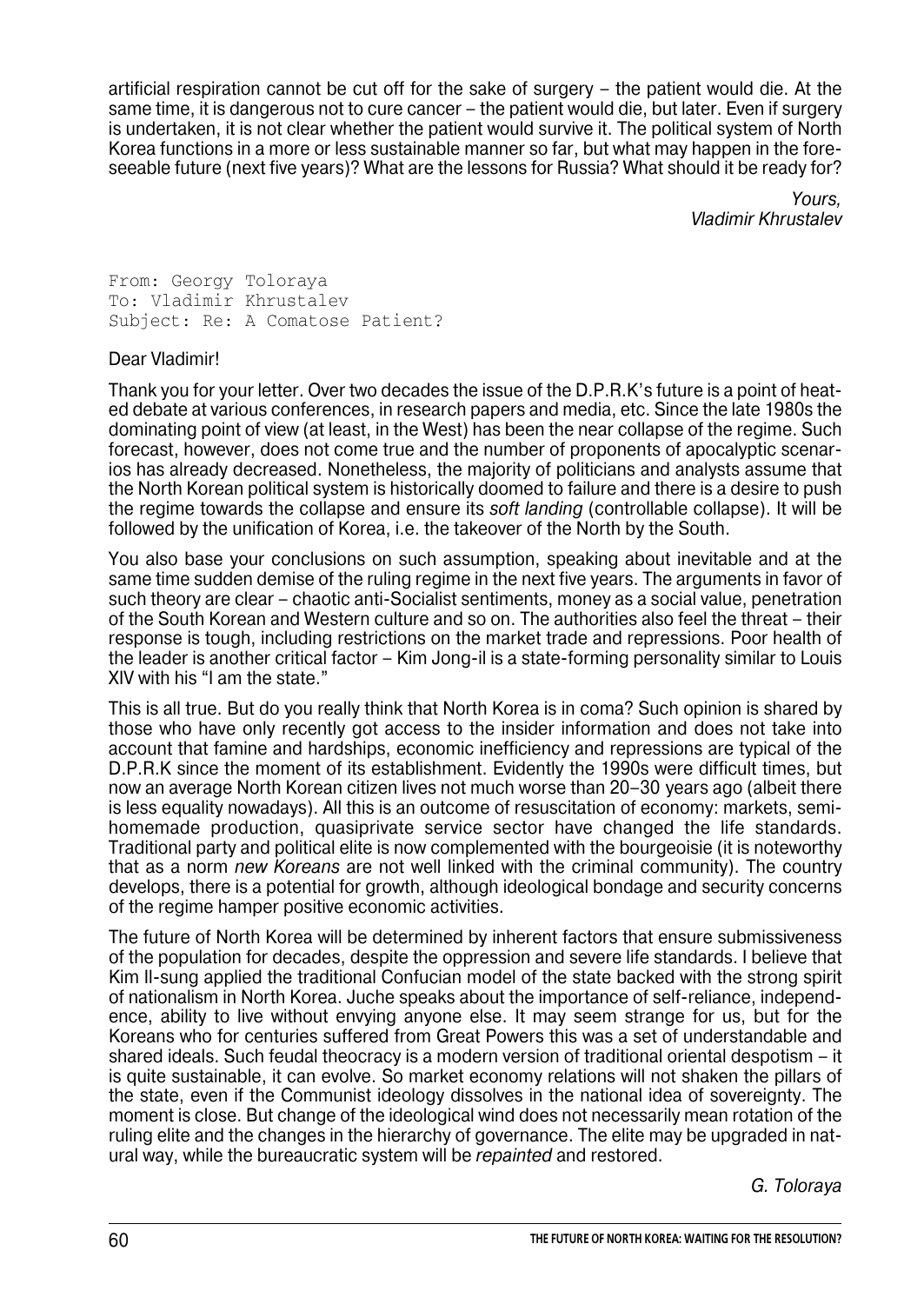From: Vladimir Khrustalev To: Georgy Toloraya Subject: Legitimacy of Power

#### Dear Georgy Davydovich!

Let me explain why I took five years as a forecast period. The actual horizon for an unequivo cal and relatively true prognosis is five years – it enables us to analyze different scenarios for another twenty years beyond this line. And afterwards there comes a period of total unpredictability. Five years is an approximate term after which uncertainty in the system starts to prevail over certainty in various types of human activities.

The major priority for the elite is to ensure the survivability of the current political regime in North Korea. However, sustainability of the regime requires a number of fundamental conditions. In the long-term perspective it is the legitimacy that determines the future of the power system. Legitimacy in North Korea is based on the Confucian culture, specific official depiction of the external world, information self-isolation, certain doctrine in the interpretation of the past and the present, and a few tools to manipulate and control the public opinion (together with the tech nical and spatial restrictions, such as permissions to move from one district to another, or seals on radios). The maintenance of legitimacy sometimes contradicts other demands of the state and society as complex systems that require resources for development and survival.

Hence, I cannot but agree that the role of Confucian model is fundamental, but it is quite difficult to assess its nuances and to make thorough forecasts for the future, since it is a cultural issue.

I assume that the parallels with the comatose patient are correct. What does the D.P.R.K need from historical point of view? To survive. What is necessary for survival? Modernization, security, exit from the state of self-isolation and external isolation combined with the maintenance of legitimacy (both external and internal). It makes sense to cast at least superficial glance at these mutually excluding demands to understand the inevitability of failure. The tragedy is, however, deeper – if any of them is left unsatisfied at least at the minimal level and within a cer tain period, this would lead to a guaranteed collapse of the Juche project.

*V. Khrustalev*

From: Georgy Toloraya To: Vladimir Khrustalev Subject: Nuclear Card

### Vladimir,

Nowadays the North Korean leaders plan to solve the problem of continuity, taking into account 2012 (100 years of Kim Il-sung and 70 years of Kim Jong-il), the year when a successor should be named. I doubt that everything will go smoothly, but I am happy that some prepa rations for the change of command have already started. Sooner or later Kim Jong-il's politi cal retirement would give the elite in North Korea a chance for change to the benefit of survival. It is a big question whether the new leadership will be able to undertake such efforts, especially if it comes for a short term and comprises patriarchs of ideology. But we can hope that the elite driven by the basic survival instinct will be able to form a pragmatic nucleus. These people will have appropriate respect to Juche and the legacy of the great leaders on the surface, but will slowly move the country towards economic transformation under an authoritarian (not totalitarian) regime. Such policy has already been codenamed – *building a strong and prosperous state*. The national idea a la Juche contains simple and comprehensible targets. And common North Koreans hardly welcome the idea of being hugged (and in fact, absorbed) by their Southern Korean brothers, or become a Chinese protectorate.

An indispensable condition should be external security and suppression of any attempts to undermine the regime, so the society will not become open. It is not clear yet how to combine this with the reforms. Under these circumstances, the *nuclear card* becomes crucial – it is the only guarantee against military scenarios and it helps to maintain the interest of the partners (adversaries and supporters of the regime) in stability and in prevention of chaos in the *de facto* nuclear-weapon state. Therefore, the D.P.R.K will try to preserve its nuclear arsenal to the end, or to the moment when it sees no hostile intentions on the part of its opponents and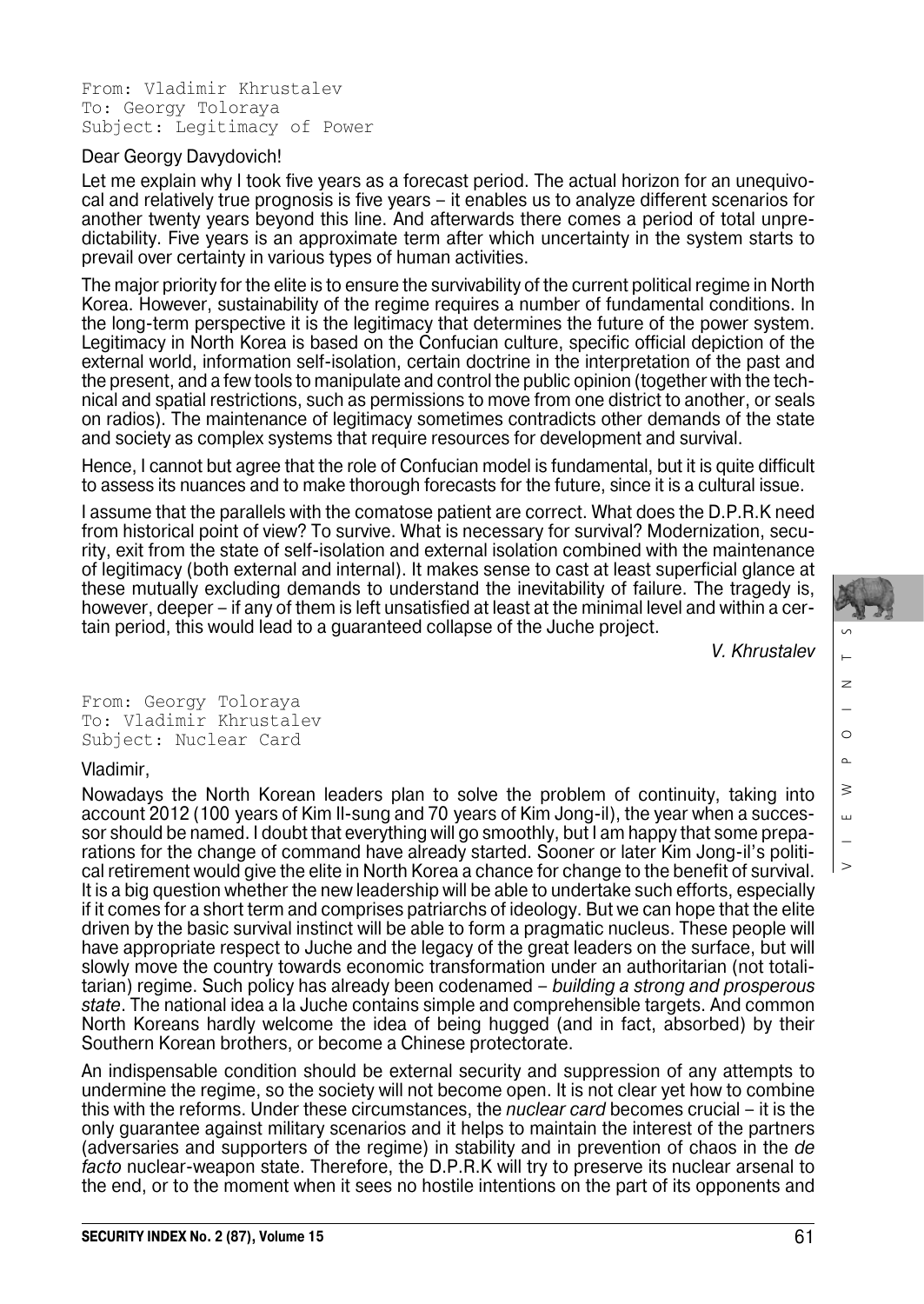can be sure to expect effective development assistance. How will the diplomatic process relat ing to this core issue go? This could be a good point of deliberations.

> *Yours, G. Toloraya*

From: Vladimir Khrustalev To: Georgy Toloraya Subject: Re: Nuclear Card

### Dear Georgy Davydovich,

At first, one has to think about the character and sources of threats to information isolation. Nearly everything can help to ruin it! And it is not evident that the Confucian cultural code will help to reconcile external and domestic realities. This is why the Pyongyang's political project is a bogus.

Will the *nuclear card* be a guarantee? In my opinion, nuclear deterrence will trigger the beginning of the end. The 2006 nuclear tests gave the D.P.R.K a break and justification – "in order to create the security assurances, it is necessary to tighten the belts". All right, quite logical explanation for a philistine. However, according to some experts, one of the major reasons for immunity of the North Korean authorities to corrosion and collapse is the existence of military threat, which is considered to be real by the officials, the armed forces, and the population. At present, according to some reports, the potential military challenge is not regarded as a direct peril. Hence, one can relax – "there will be no war, it makes little sense to attack us – we pos sess nuclear weapons." The legitimacy of total militarization goes down; more claims to the authorities emerge and may emerge in the future. This is a strong destabilizing factor. It is not the only one, but it is important. And there are many of them.

Therefore, the window of opportunities for Pyongyang is limited and will continue to narrow down – in general, the number of variants will be few. Since we do not know the contents of their heads, Russia will have to act cautiously, pragmatically and in cool mind.

First of all, it would be necessary to initiate a broad discussion of nuclear factor in foreign and domestic policy of North Korea, since there exist many myths, misinterpretations, miscalcula tions and so on in the Russian expert community and in the propagandistic constructions of other parties of negotiations.

Secondly, the concept of the D.P.R.K as a threat to global and regional security is exploited by the United States and Japan as a pretext to build up their military might and change the bal ance of power in the region and in the world as such. The U.S. missile defense in Northeast Asia is a vivid example of such approach and there are many others.

Thirdly, the U.S. actions are retaliated by China and Russia. Thus, there is a system of complicat ed links which do not correct the system, but rather exacerbate negative trends in the region and on the planet. These are strategic shifts, the terms of existence in the region change. And under such circumstances, any construction of myths and external interference are quite dangerous.

Besides, in recent years much has been said about the role of nongovernmental actors in inter national relations. In most cases international terrorist organizations are meant. However, the tensions in late 2008 were partly caused by sending to North Korea the balloons with leaflets, while this was done contrary to the official will of Seoul by nongovernmental religious organi zations. From the neutral waters…

*Vladimir Khrustalev*

From: Georgy Toloraya To: Vladimir Khrustalev Subject: Between Scylla and Charybdis

Vladimir,

Unlike many North Korean partners (except China) we know, or at least, feel and can tell the minds of our ex-Soviet allies. The older generation keeps the record of War Communism par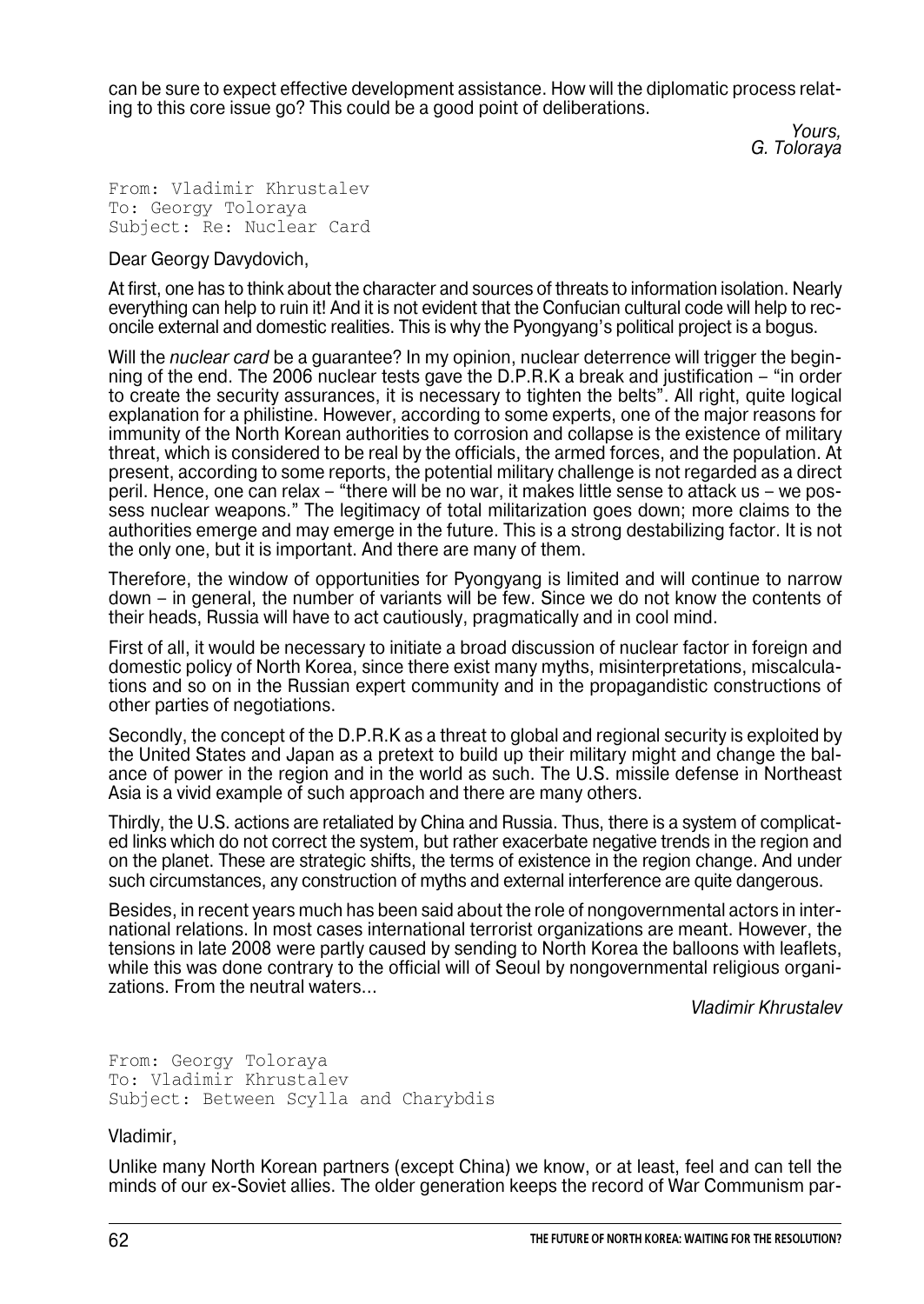adigm and there is no contradiction between legitimacy and ideology. In North Korea the idea is not to achieve the Communist utopia, but to preserve the national identity and independence (and there is no problem in neglecting external factors – North Korea is a champion in this).

Therefore, the scenario of collapse is probable, but not the most probable. The binary task before the D.P.R.K – modernization and maintenance of legitimacy – can be solved, if the sec ond element has the priority over the first one. This provides for the relative sustainability of the Juche project, unlike the Soviet one, which ruined when the ideological constraints were loosened and the ideology ran bankrupt.

Will the North Korean leaders be able to pass between Scylla of economic and social degrading for the sake of ideological stubbornness and Charybdis of economic and social liberaliza tion that may undermine the regime? Much will depend not only on the flexibility and insight of the ruling elite, but also on external factors.

Will the weakening of potential external military threat, as you suspect, destroy the Juche men tality? The thing is that the psychology of North Koreans does not regard as an invasion against independence only power attacks. Political and economic pressure, subversive activities, including soft penetration (your example with leaflets and tough response to them), are also considered to be serious challenges. The peril does not originate from the West only – there is a growing threat felt in Pyongyang with respect to China.

Until recently Russia was not regarded negatively due to her weakness, but intensification of our foreign policy efforts will also make Pyongyang think twice. So the elite will not allow the authorities and the population to relax, even if the military threat becomes of secondary impor tance. The recent reshuffles indicate that there is little tolerance to opportunism.

Therefore, the psychology of the besieged fortress, *Bastion North Korea*, will be a determin ing factor in the foreseeable future – even if North Korea, as it states, eventually decides to repudiate its nuclear weapons after normalization of relations with the United States. However, one has to admit that possible rapprochement with the West would be the most effective way for gradual softening of the regime and its eventual transformation into a *socialist market economy* akin to Northeast Asia.

Thus, the nuclear issue should not be regarded as a nonproliferation and stability challenge only, but also as a chance for survival of North Korea and the creation of a new system of international relations in the Far East (which would provide for greater security and development opportunities for all regional players, including the D.P.R.K).

This is a tough diplomatic challenge for Russia. Firstly, it is necessary to eliminate the nuclear proliferation threat – North Korea may be followed by Iran and a number of other state and non-state actors… Secondly, it is a matter of stability in the border region. Thirdly, the geopo litical game is under way and the stakes are high – division of power in East Asia. It is not in our interests to see the growing influence of the United States or China, or to witness increasing confrontation between them. *Status quo*, including independence of North Korea (regardless of its social organization), would help to avoid significant shifts in the balance of power detri mental to Moscow. It is important to remember that the situation on the Korean peninsula is one of a few international issues, on which we do not have substantial differences with the United States, especially with the new Democratic administration. There are even chances for cooperation here. Finally, the modernization of North Korea is a good chance for the Russian Far East to obtain additional economic bonuses.

What is the mission of Russia in the sluggish peace process – negotiations of the Six? It seems that Moscow has not yet thought about long-term objectives being complacent with the tradi tional idea that most of the problems will be solved at the bilateral level (between the United States and the D.P.R.K), especially with the appointment of the Obama administration. China is regulating the process, so the Kremlin assumes that very little depends on us. Perhaps, this is true with respect to the nuclear issue – it is not the most important for us and it is not the only one for us, after all. However, to pursue geopolitical goals in Asia, Russia should use the set tlement of the North Korean issue as a real chance to influence the world order and the situa tion in the region. It is the chance that soon may be missed.

*Georgy Toloraya*

VIEWPOINTS

 $\circ$  $\Delta$  $\leq$ Ш

 $\overline{z}$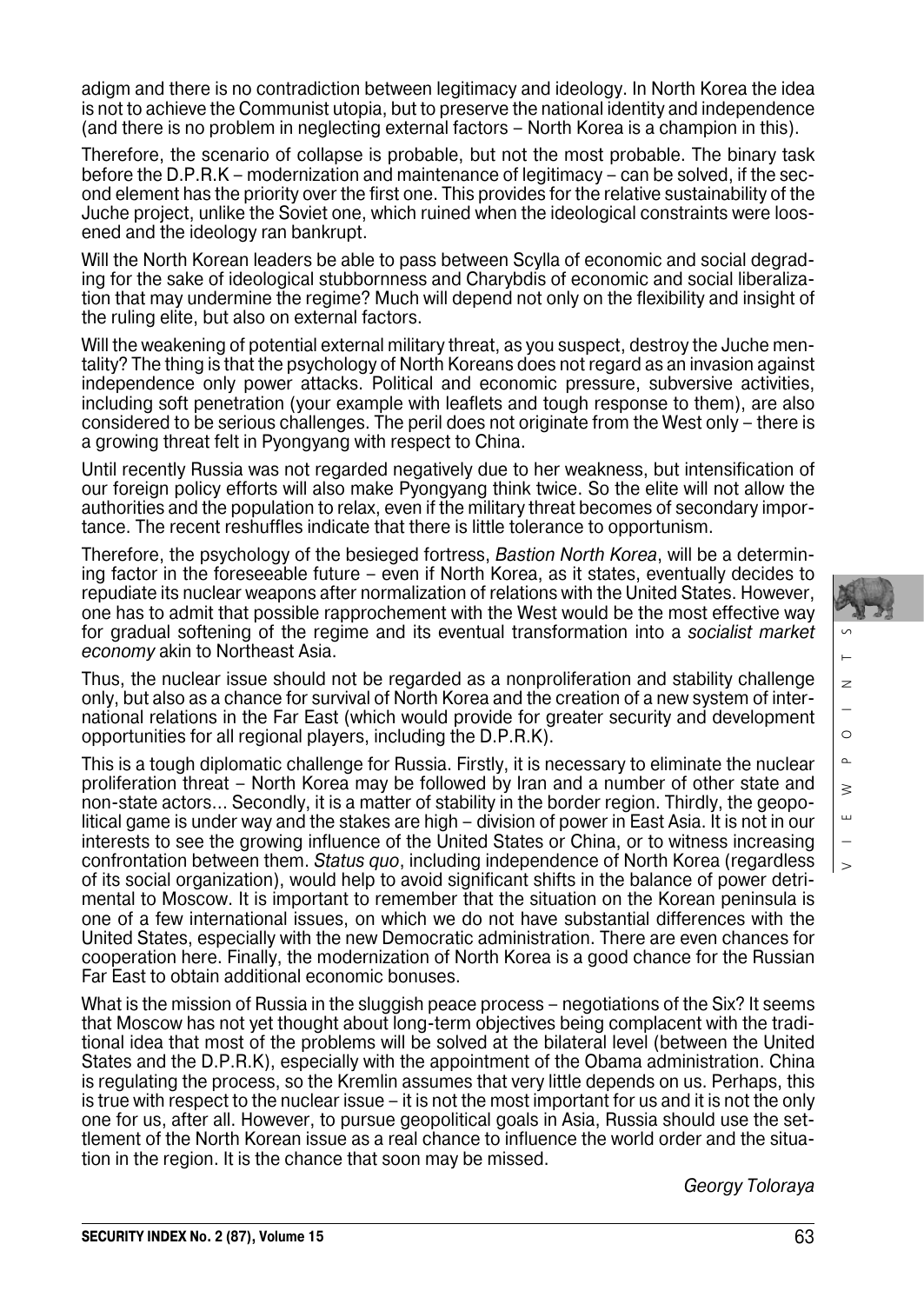From: Vladimir Khrustalev To: Georgy Toloraya Subject: Love or Fear – What Is Better?

## Dear Georgy Davydovich,

I agree with you entirely that nuclear deterrence in its Juche pattern is one of the key factors helping Pyongyang to keep calm about the U.S. decision to resort to force.

This enables the North Korean leaders to distract some resources for other tasks and to raise the efficiency of (quasi) power maneuvering used by the D.P.R.K in the course of crises (one may remember the interception and the escort of the U.S. reconnaissance aircraft over the neutral waters in 2003). As far as the talks are concerned, one has to point out that Pyongyang is skeptical about the policy of *dry-law propaganda from behind the bar.* China and Russia are nuclear-weapon states, South Korea and Japan are under the U.S. nuclear umbrella, while the D.P.R.K has no serious assurances.

Nuclear weapons are the tool of unsurpassable politico-military effectiveness, even if they cannot be fully used in practice. They have an apocalyptical reputation, so North Korea can deter the rest of the world with it. As Nicolo Machiavelli put it, "Returning to the question of being feared or loved, I come to the conclusion that, men loving according to their own will and fearing according to that of the prince, a wise prince should establish himself on that which is in his own control and not in that of others." Besides the D.P.R.K has a sad experience of breach of the Geneva Agreement by the U.S.A and the failure of the KEDO, public declaration of North Korea as a tar get for the U.S. nuclear weapons, belligerent speeches by Bush and his administration, etc. Under these circumstances, the concept of nuclear deterrence is beyond competition.

The D.P.R.K decommissioned its reactor – in good faith and under control, so the key source of plutonium no longer exists, just as other major facilities of its nuclear fuel cycle. Therefore, the fuel manufactured in 2005–2007 was not reprocessed, so the supposed amount of weapon grade fissile materials available to Pyongyang is also lower. I don't think that North Korea did it voluntarily. In spring 2007 the reactor was shut down for two weeks for unknown reasons. It must have been switched off in emergency. In the course of negotiations, a number of officials argued that the D.P.R.K faced the issue of safe operation of the reactor. Thus, it may turn out that the reactor was in poor state, however, even under such dramatic circumstances, Pyongyang managed to get maximum of it. The dismantlement of facilities will also be paid for by foreign parties. So it might have been not the matter of successful negotiations and pressure, but the issue of nuclear technology. If the plutonium production has been suspended, the capacity for increasing the stockpile and the arsenal are limited, or even non-existent.

At the same time one cannot rule out the chances for the manufacture of additional fissile materials in North Korea in principle. There is a potential hidden technological capacity of pro duction of weapon-grade uranium. Contrary to the widespread opinion, this does not require large facilities, huge energy resources and tons of raw materials. But this is true only if enriched uranium is used to reinforce the plutonium bomb and not to develop uranium implo sive charges (let alone *cannon balls*).

It is known that the D.P.R.K could get access to sufficient technical information and scientific documents related to centrifugal enrichment from Pakistan. North Korea possesses technolo gies and facilities for the production of uranium tetrafluoride, while the centrifugal method is based on uranium hexafluoride. There is a record of uranium reprocessing, nuclear fuel fabri cation and so on.

Taking into account other technological reservations and the lack of operating reactor, this resource for growth (if such decision is taken at all, which one cannot and will not be able to prove in the near future) may exhaust soon and such project, if existent, will soon reach its ceil ing from the point of production. A couple of years of work and the arsenal will be upgraded, but further growth in kilotons would go extremely slowly. Let me remind you that there is no clarity about the approval of such scenario or its implementation. This would be a good pretext for end less fault-finding after all, so if any participant of the negotiation process wants it, he can always ask North Korea to prove the absence of such plans. This should be taken into consideration.

*Vladimir Khrustalev*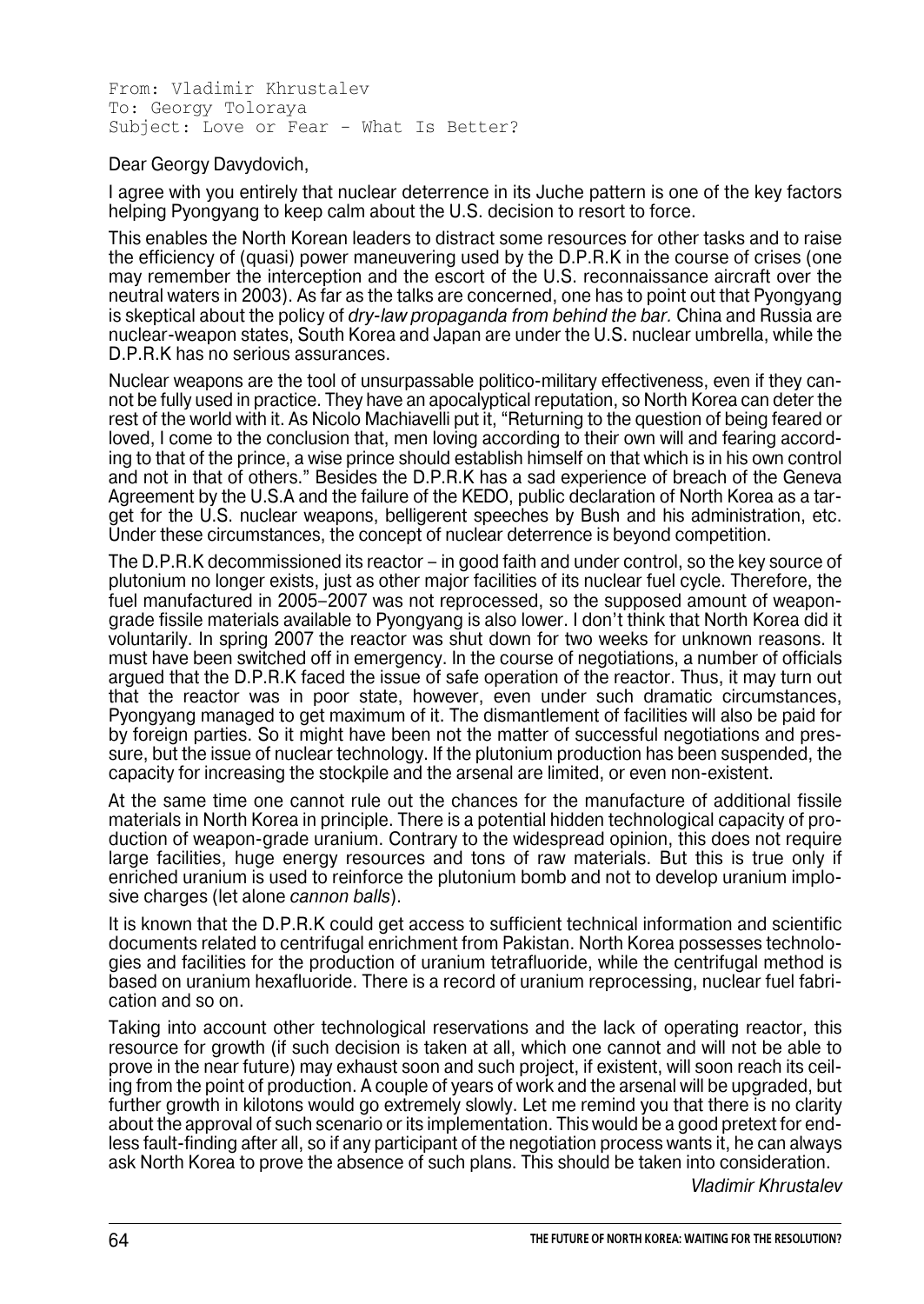From: Georgy Toloraya To: Vladimir Khrustalev Subject: Tail Wags the Dog

### Vladimir,

The nuclear factor is not only a core of the North Korean security, but is a focal point in the res olution of the Korean issue as such. The nuclear issue is a result of a huge inferiority complex and North Korean feeling of vulnerability. These sentiments (after the loss of the Soviet sup port) turned into a real paranoia, though Kim Il-sung was thinking about his own nuclear weapons nearly since the 1950s. The primary objective of the nuclear program was deter rence, assurances against surprises. And this is quite understandable.

It turned out soon (perhaps, surprisingly for Pyongyang itself) that the *nuclear card* is a pow erful blackmail instrument, a diplomatic lever that makes the rest of the world take North Korea into account, puts it in the center of global politics. At the same time, Pyongyang can afford to ignore the opinion of the world public opinion without expecting any punishment, since the military solution was recognized to be unacceptable already in the early 1990s (due to the dam age North Korea could inflict to its enemies) and there are no other efficient means to exert pressure on the totalitarian closed society (sanctions, etc. eventually failed). An extra bonus was the position of China (later supported by Russia), which could not afford to have extreme tensions and aggravation of the situation on the peninsula.

To a large extent, the United States and its allies are to blame for the current deadlock. At first, Washington, contrary to the opinion of experts (including Russian experts), expected prompt collapse of the D.P.R.K – this would be a natural remedy to the nuclear puzzle. So the United States was not rushing to carry out the agreements with North Korea and this was a bad les son for Pyongyang ("we can also do the same"). Then (again in contradiction to the expert advice) Washington tried to exert pressure and use isolation and sanctions, in order to force North Korea "to behave" (what an amazing goal-setting and unprofessional policymaking!). As a result, the population of North Korea suffered and these hardships were the only outcome. The West simply forgot the lessons of the Soviet Union and China, when millions of deaths during *collectivization* and *great leap forward* did not undermine the regimes, but strengthened their belief in their own omnipotence. The same situation happened in North Korea – its leaders became sure of Western impotence and of their own might, i.e. the ability to impose and pursue the advantageous policy. The dismantlement of the used and needless reactor in Nyongbyong (at the expense of the United States and as a major concession) is a masterpiece of diplomacy indicating how the tail wags the dog.

*G. Toloraya*

VIEWPOINTS

 $\overline{\phantom{0}}$ 

 $\circ$  $\sim$  $\leq$ ш

 $\overline{z}$ 

From: Vladimir Khrustalev To: Georgy Toloraya Subject: Status quo

### Dear Georgy Davydovich,

It is great that the reactor and the plutonium plant are not functioning. It is the key achieve ment. It is even better that in the mid-1990s North Korea froze the construction of 50MW and 200MW reactors and has no capacity to complete it now (and will not be able to build them from the scratch). If it was not for the 1994 agreements, the D.P.R.K could continue to process larger amount of plutonium, try to fabricate tritium, make experiments with fusion and so on. As you realize, this might be a totally different capacity, arsenal, amount of weapons – mega tons, not kilotons. And nowadays North Korea would have had the arsenal comparable to Pakistan and India – this would have been a tough test for the world. So we avoided the worst case scenario.

Besides, nuclear tests froze the situation and the drums were replaced with talks. So it is not so bad for Russia. On the other hand, the nuclear danger for the world today does not origi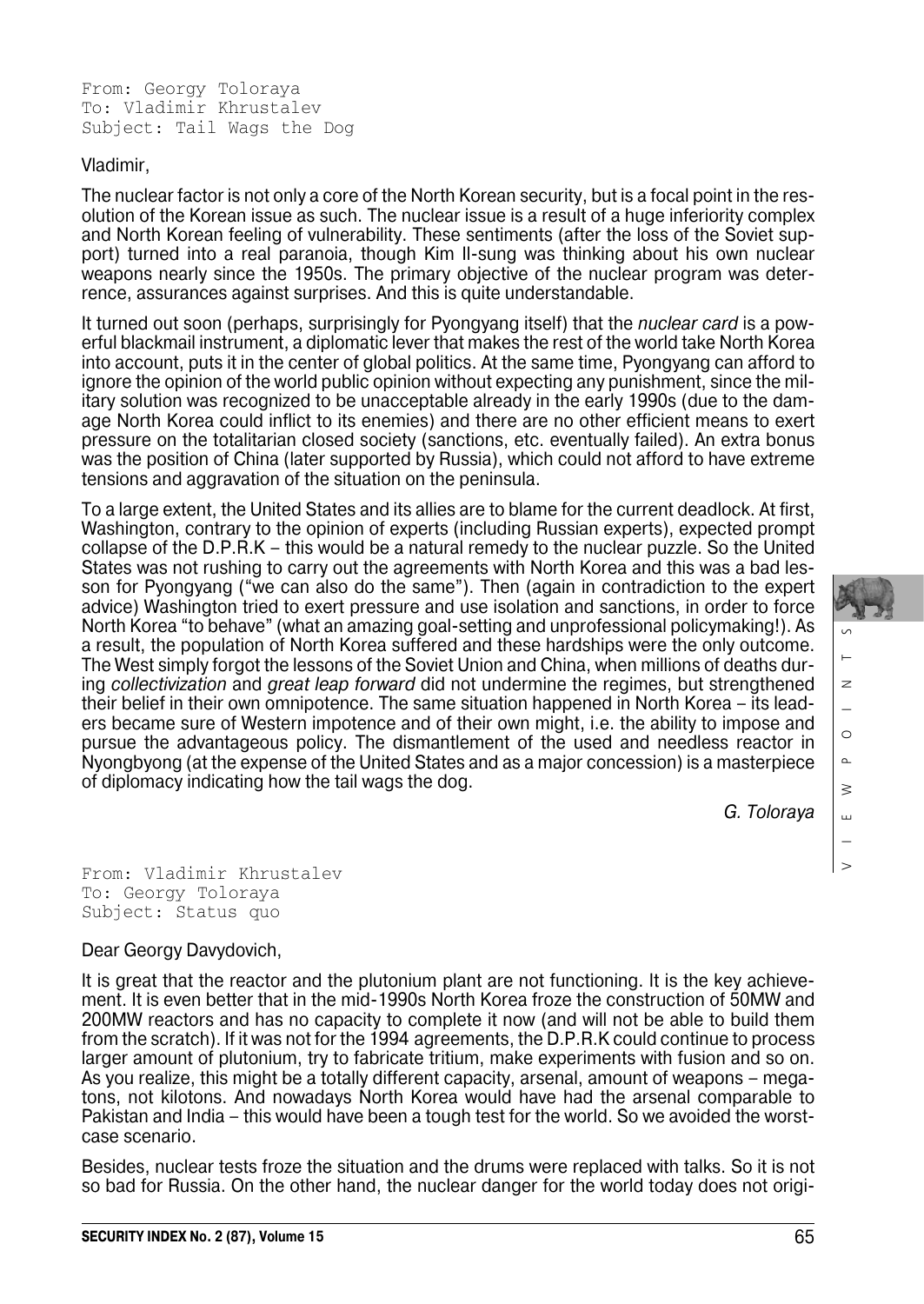nate from North Korea, it comes from Pakistan. At least, so far. North Korean nuclear status limited the capabilities of key actors, such as China and the United States. And this is also ben eficial for us. Hence, military-strategic affairs are not the priority in the near future, the matters of utmost importance are other challenges to the survival of the regime. *Status quo* is advantageous for Russia and one can see no positive alternatives. So we should fight for it. And the nuclear nonproliferation problem is caused by the very system of international relations in its current form.

*V. Khrustalev*

From: Georgy Toloraya To: Vladimir Khrustalev Subject: Re: Status quo

Dear Vladimir,

Yes, status quo is not contraindicative to Russia. However, drift towards normalization – recog nition of North Korea in the West, progress in inter-Korean dialogue – may help us to earn sub stantial economic and political dividends. So we can rightfully state that we stand for national reconciliation of the North and the South (this is a source of allergy for China and Japan and the United States agrees to such scenario on its own terms, i.e. the process should be under control of Seoul and Washington) and for reducing tensions on the peninsula. And we cannot only state this, but also set forth our suggestions, promote our initiatives, at least, for propa gandistic purposes. Unfortunately, we must have lost this ability.

*G. Toloraya*

From: Vladimir Khrustalev To: Georgy Toloraya Subject: Technology Sponsor

# Georgy Davydovich,

The problem of survival for the D.P.R.K is much graver, even if we take only next five years. Contacts with the external world are necessary for the local society, but they are dangerous. There are several reasons for that and a few contradictions emerge as well. Here are the exam ples.

Firstly, the D.P.R.K suffers from the shortage of hard currency and has a limited export potential (it has nothing really valuable or strongly demanded on the international markets, like oil). On the other hand, North Korea is highly dependent on the external world from the point of food supplies and conventional energy sources. In general, there are no export earnings for any large-scale state investments. There is a need for direct foreign aid, but in a more visible manner (not only oil supplies for the power plants).

Secondly, despite the lack of resources, the country continues to expend a lot on defense and the military-industrial complex. And export earnings from the defense production do not pay for such investments in any significant way. This is a hole that consumes finance and the best labor force and gives nothing in exchange – neither money, nor civilian technologies.

Thirdly, North Korea finds itself under propagandistic, political and economic pressure. In other words, the D.P.R.K, like Cuba, often has to pay much more for the access to many commodities, services, technologies, and markets than any other country of the world. At the same time, external cultural and propagandistic influence is much more hazardous for North Korea than to many other anti-Western regimes. For instance, there is a *perilous* success story of South Korea. Pyongyang's own resource base is extremely weak and is not adequate for the accomplishment of many urgent tasks.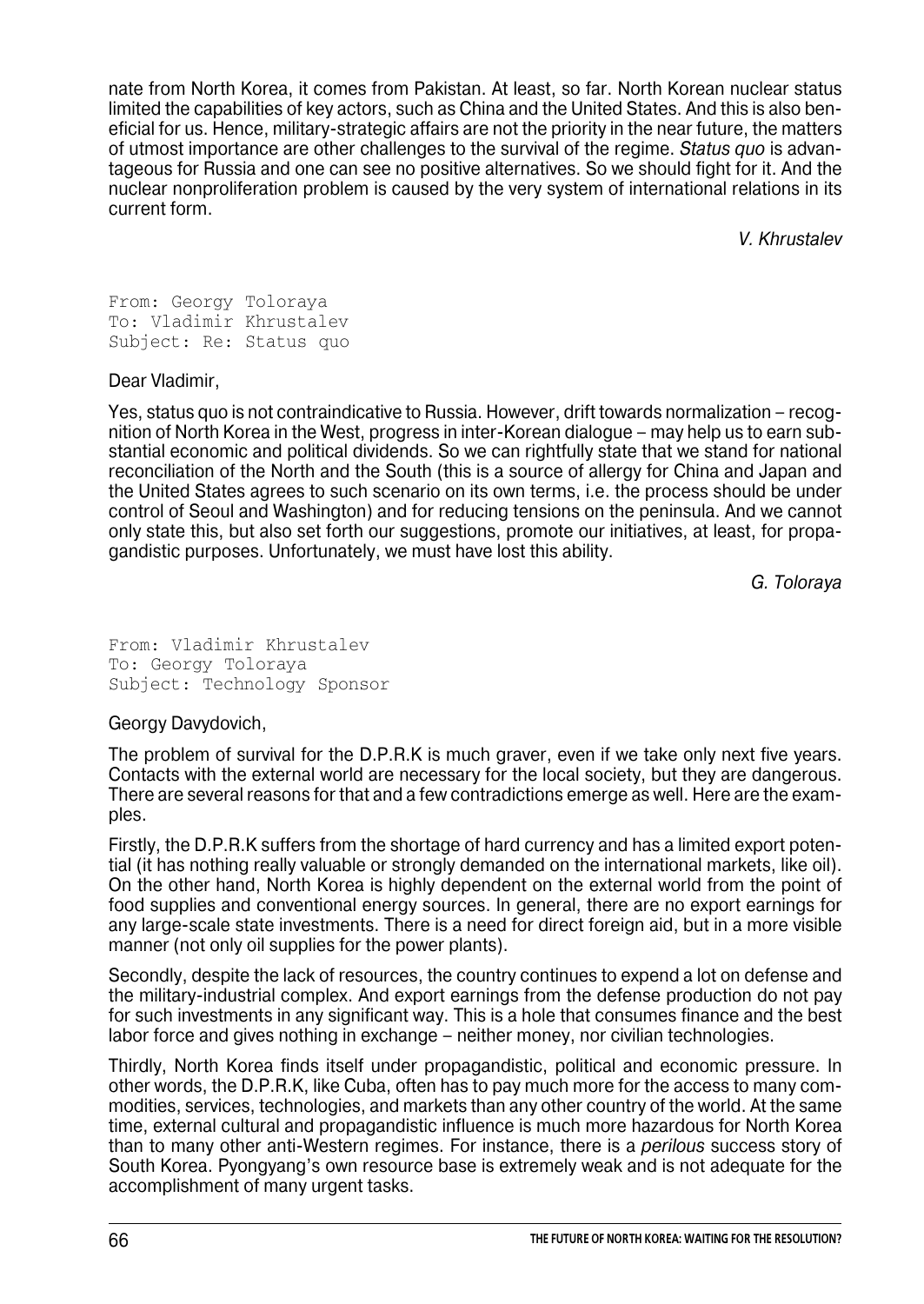Fourthly, one has to remember that if Pyongyang does not want to become a Nepal (with mis siles), it has to develop competitive export industries, train a large number of specialists in accordance with global practices and with appropriate level of skills and knowledge. It has to think about immediate future, when current low birth rates, disqualification of the industrial labor, poor school education in provinces would become detrimental for the progress of the state. To avoid this, North Korea needs money, programs, human resources… Where can all this be found, if not at the *false bottom*?

Russia has a chance here. There are no guarantees for success, but this is a serious chance (if something at all can be saved in North Korea). Russia cannot be a large-scale financial donor, it is not a direct political sponsor, but it can help North Korea to its own benefit. And there are effective solutions.

Our potential niche No. 1 is to be a technological sponsor in the energy sector. In the condi tions of protracted economic crisis in North Korea the priority problem is its fuel and energy complex.

Thermal power stations in North Korea use coal. But the problems with its extraction are caused by irregular electricity supplies to mines and shortage of transport to deliver the coal to the power plants. Besides, the equipment is outdated, exhausted and prone to frequent breakage; the level of accidents is also high due to the lack of protective support systems. The quality of the coal is also going down (e.g. its calorific value).

North Korea has many large and small hydropower plants situated mainly in the north and northeast of the country. However, due to the climate, they have peak load operations (in order to preserve river water) and function with full load only during the rainy seasons (from mid-July to mid-August). Hence, their average capacity throughout the year does not exceed 30–40 percent. The majority of energy infrastructure is obsolete.

Energy production in North Korea is 1.5–2.5 times lower by volume than the amount of energy deficit (in the mid-2000s it was estimated at 30 bn kWh per annum). There are losses in the network (16–50 percent). How can such shortage be reduced? The KEDO version – a turn-key nuclear power plant – has failed. Totally. So the concept of NPP should be postponed, at least, in the foreseeable future. However, the country needs energy, and as quickly as possible, and as cheaply as possible, and in the appropriate form and with necessary amount of production. And here Russia has a trump card! We can offer a solution for their energy sector and take it out from this specific technological deadlock.

Let me give you one example.

Russia has a technology of helioaerobaric thermal power plants, has small but profitable pro duction facilities for wind power plants, etc. These are the technologies which we already pos sess and such assistance would not be costly (a few pilot and extremely cheap 50kW helioaer obaric thermal power plants or wind power plants for rural areas can be built). This would expand the field for decisionmaking in economy, facilitate the supplies for agriculture, and pro vide electricity to small enterprises in the provinces.

Another solution (may be, in parallel) is possible participation in the modernization of existing local thermal plants, restoration of the jet production.

We also have some necessary resources and a number of competitive advantages in area of genetic engineering in agriculture. This biotechnology will help to ease the dependence on mineral fertilizers and raise the crops. This production will also be suitable for the Russian Far East, taking into account the common climate zone. Thanks to the guaranteed federal funding of this program, the amount of production of modified seed bank may be increased to the prof itable level.

Marine culture in the Far East is also impressive. North Korea is famous for its experiments with the artificial ponds for breeding fish. However, there is also marine culture – a hectare of sea plantations may provide up to 300 tons of mussels, 120 tons of laminaria, or three tons of shrimps. Taking into account the shortage of arable land, this is an important factor.

VIEWPOINTS $\overline{z}$  $\circ$  $\Delta$  $\geq$ ш  $\overline{\phantom{0}}$  $\rightarrow$